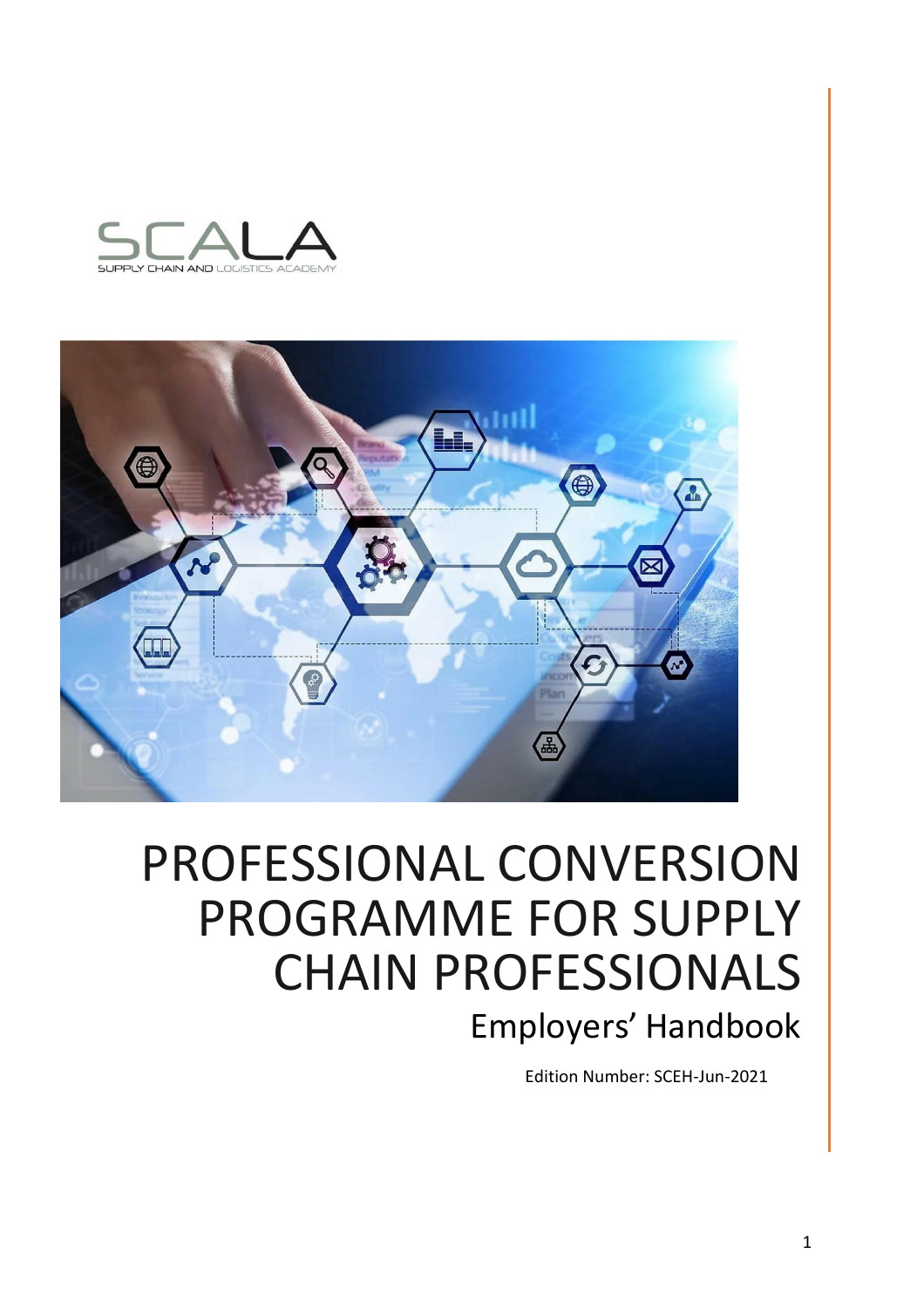# What is the Supply Chain Professional Conversion Programme (SCPCP)?

The Professional Conversional Programme for Supply Chain Professionals (SCPCP) is a Place and Train programme that integrates job-matching and training to help professional, managerial, executive or technical (PMET) job seekers to join the industry, and to reskill them with the necessary competencies to contribute in new supply chain roles.

It is funded and supported by Workforce Singapore (WSG) to fund training and participant salaries.

This is a 9-month programme comprising:

- 18 days of face-to-face training spread out over 9 months
- 4 days of assessment
- 12 sessions of mentorship (one session every three weeks), and
- 1,328 hours of in-company On-the-Job Training (OJT)

### Who are eligible?

Singapore Citizens and Singapore Permanent Residents who are Professionals, Managers, Executives and Technicians (PMETs) who are new hires (not more than 3 months from the date of hire to the start of the programme):

- a. Who were previously employed in industries other than logistics and supply chain and seeking to acquire new skills and switch careers to the logistics and supply chain industry, OR
- b. Who were previously employed in the logistics and supply chain industries and seeking to acquire new skills to switch to a different job role within the same industry, OR
- c. Who were previously unemployed and seeking to enter the logistics and supply chainindustries

### What companies can participate?

All companies registered or incorporated in Singapore can participate. Funding for Small and Medium Enterprises (SMEs) differs from non-SME companies.

You are an SME if

- There is a minimum of 30% local shareholding, AND
- Your annual turnover is not more than \$100M, OR
- Your employment size is less than 200 workers

### What roles are eligible for SCPCP?

- Supply chain solutionists
- Materials Planning & Procurement specialists
- Supply chain innovation experts
- Business development executives (supply chain)
- Customer insight analysts
- Strategy development planner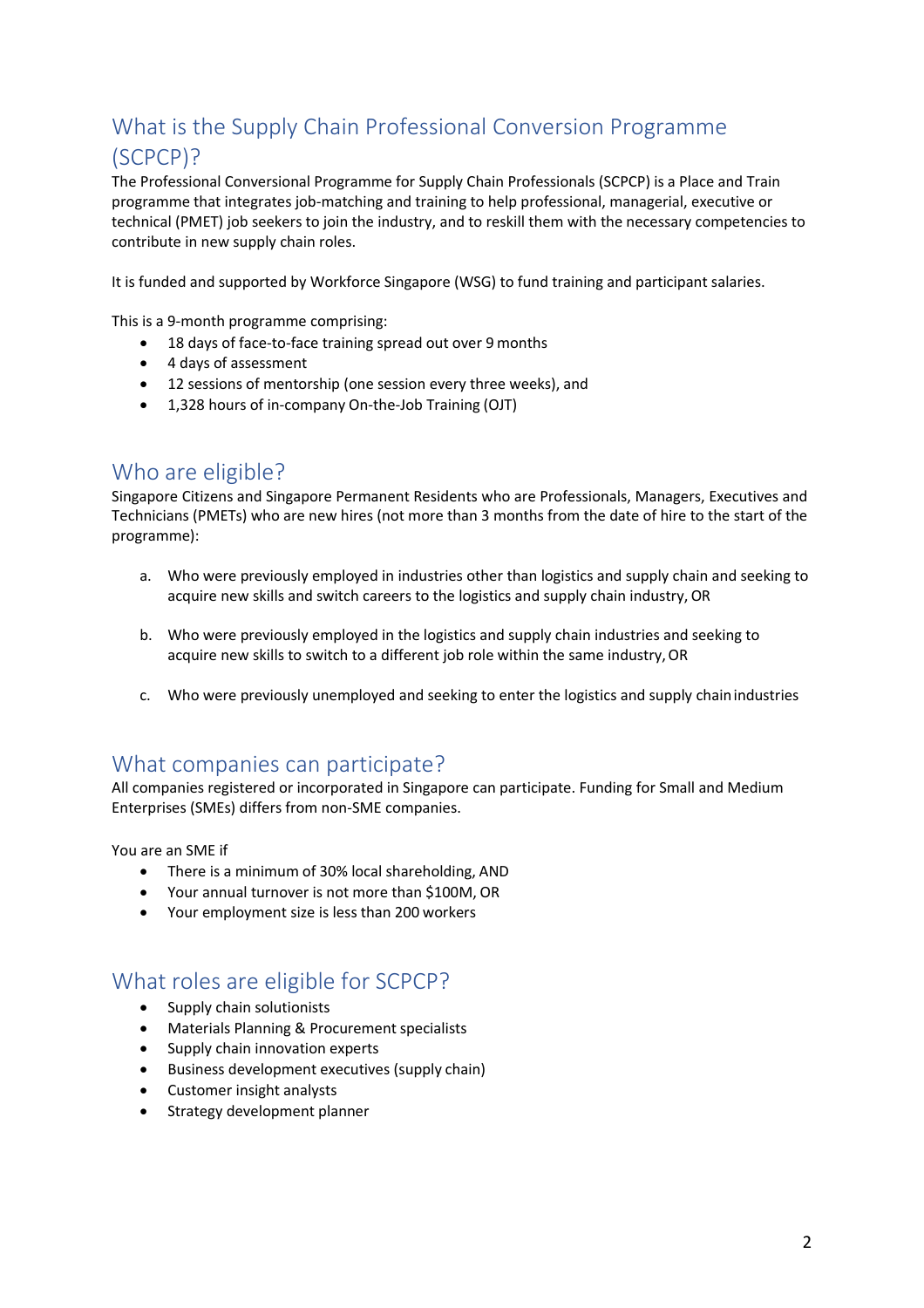# How does an employer benefit from the Supply Chain PCP?

Employers get to tap a wider talent pool to meet their manpower needs and to drive business growth.

### How to enrol into the Supply Chain PCP?

SCALA runs two intakes per month for the programme. Companies can enrol eligible employees who are new hires who have commenced work not more than 3 months of the start of the PCP, using the online registration form here [www.scala.com.sg/pcp-registration.](http://www.scala.com.sg/pcp-registration) Kindly note that all fields are required by WSG/SSG for submission. The PCP course start date is indicated in the confirmation letter and coincides with the first day of the On-the-Job Training (OJT). Below is the sign-up process:



# What documents are required for registration?

The following documents are required for registration:

- 1. Copy of participants' NRIC (front and back)
- 2. Job description of the participant
- 3. Copy of Participant's resume
- 4. Copy of Participant's Employment letter
- 5. Letter of undertaking on Employer's Company Letterhead signed by both Participant and Immediate Supervisor. (A proforma copy of the letter of undertaking is found on our [Resources](http://www.scala.com.sg/resources) page.

In addition, if the participant has been unemployed for 6 months or more, kindly provide the participant's CPF contribution statement for the 6 months prior to employment. This is required for processing of enhanced salary support.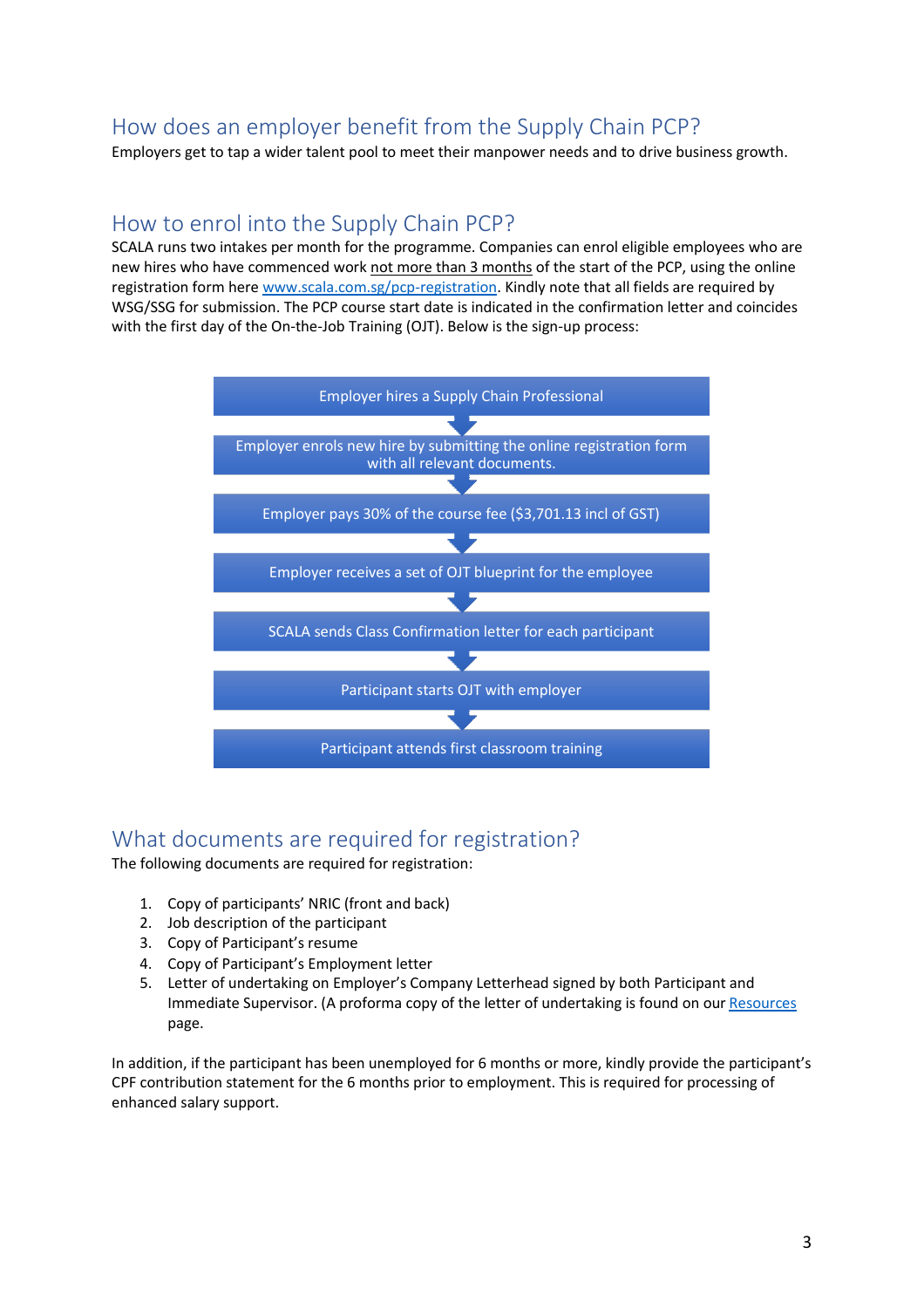# Is there a limit to the number of participants I can sign up?

There is no limit per company. However, all employers are requested to take note of the course requirements and ensure that they hire responsibly and sustainably.

### What is the available funding?

Participating companies receive course fee and salary support funding from Workforce Singapore (WSG) for their Singapore Citizen- and Singapore Permanent Resident-participants.

The funding amount is as follows:

| <b>Course Fee Funding</b> |                                                                       | <b>Salary Support for 9 months</b>                                                                                                     |                                                                                                                                                                      |  |
|---------------------------|-----------------------------------------------------------------------|----------------------------------------------------------------------------------------------------------------------------------------|----------------------------------------------------------------------------------------------------------------------------------------------------------------------|--|
|                           |                                                                       | (for new hires before 1 September 2020)                                                                                                |                                                                                                                                                                      |  |
| For Non-<br><b>SMEs</b>   | For SMEs,<br>or for<br>Singapore<br>Citizens 40<br>years and<br>older | Singapore Citizens aged below 40<br>years old (based on date of birth<br>at registration)<br><b>OR</b><br>Singapore Permanent Resident | Singapore Citizens aged 40 years and<br>older (based on date of birth at<br>registration); OR<br>Singapore Citizens who have been<br>unemployed for 6 months or more |  |
| 70%                       | $90\%*$                                                               | 70% of basic salary + fixed<br>monthly allowances**<br>capped at \$4,000 per month                                                     | 90% of basic salary + fixed monthly<br>allowances**<br>capped at \$6,000 per month                                                                                   |  |

| <b>Course Fee Funding</b> |                                                                       | <b>Salary Support for 18 months</b><br>(for new hires between 1 September 2020 to 28 February 2021)                                    |                                                                                                                                                                      |  |
|---------------------------|-----------------------------------------------------------------------|----------------------------------------------------------------------------------------------------------------------------------------|----------------------------------------------------------------------------------------------------------------------------------------------------------------------|--|
| For Non-<br><b>SMEs</b>   | For SMEs,<br>or for<br>Singapore<br>Citizens 40<br>years and<br>older | Singapore Citizens aged below 40<br>years old (based on date of birth<br>at registration)<br><b>OR</b><br>Singapore Permanent Resident | Singapore Citizens aged 40 years and<br>older (based on date of birth at<br>registration); OR<br>Singapore Citizens who have been<br>unemployed for 6 months or more |  |
| 70%                       | $90%$ *                                                               | 35% of basic salary + fixed<br>monthly allowances**<br>capped at \$2,000 per month                                                     | 45% of basic salary + fixed monthly<br>allowances**<br>capped at \$3,000 per month                                                                                   |  |

\*Enhanced course fee funding of additional 20% is claimed on reimbursement model upon successful completion of the programme through Funds Management System (FMS). Hence all companies will pay the 30% non-funded portion of the course fee upon application.

\*\*Not inclusive of CPF contribution.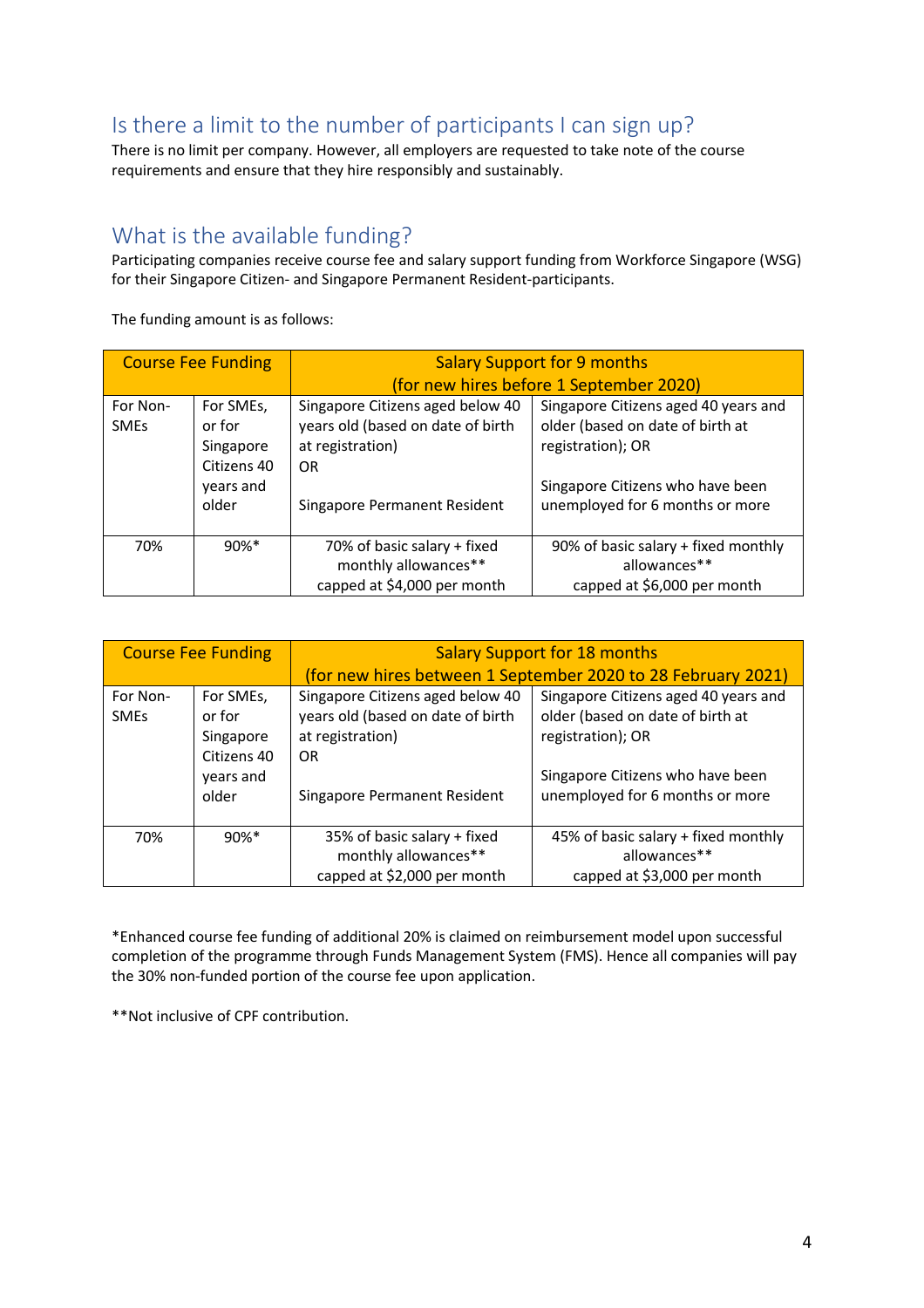# How do we claim the funding?

#### **Course Fee Funding**

Course fee funding is applied at the point of application and participating companies pay only the 30% non-funded portion. The full course fee is \$11,530.00 (before GST) and companies pay only **\$3,701.13 (inclusive of GST)** per participant vide the following course fee breakdown:

| <b>NETT FEE PAYABLE ON REGISTRATION</b> | \$3,701.13  |
|-----------------------------------------|-------------|
| Add GST on Nett Fee                     | \$242.13    |
| Nett fee                                | \$3,459.00  |
| Less 70% course fee funding             | \$8,071.00  |
| Full fee (Per Participant)              | \$11,530.00 |

Companies eligible for Enhanced Course Fee funding will claim the additional 20% via the Funds Management System (FMS) at the end programme. They must however apply for the enhanced funding within 30 days from the start of programme (see below).

#### **Salary Support**

SCALA will submit the salary support claims to WSG/SSG on behalf of employers. Salary support grant is **disbursed by WSG/SSG** quarterly. Each claim period is from January – March, April – June, July – September, October – December. The following is the process for grant claim:

- 1. SCALA will collect copies of the participants' pay slips and CPF statements from employers by the 21<sup>st</sup> of the month immediately following the claim period. (i.e. by 21 April, 21 July, 21 October and 21 January)
- 2. SCALA compiles and consolidates all information within 2 weeks and submits to WSG/SSG for processing
- 3. WSG/SSG will take between 8 to 10 weeks to process and then disburse the funds to SCALA.
- 4. SCALA will then process the cheque payments to employers within 2 weeks of funds'receipt.

Please note that WSG/SSG requires a consolidated claim submission from SCALA. This means that SCALA can only submit the claim form when all employers have submitted the required documents. If one company is late in submission, all companies will receive their grants late. It is therefore imperative that employers submit all the required documents on time.

Following is a summary table of salary support payment expected timelines (provided no delays):

| <b>Claim Period</b> | <b>Expected Payment Date</b> |
|---------------------|------------------------------|
| January – March     | Mid-July                     |
| April - June        | Mid-October                  |
| July - September    | Mid-January                  |
| October – December  | Mid-April                    |

Please note that salary support payments may be subject to delays by WSG/SSG. SCALA is in no position to expedite payment.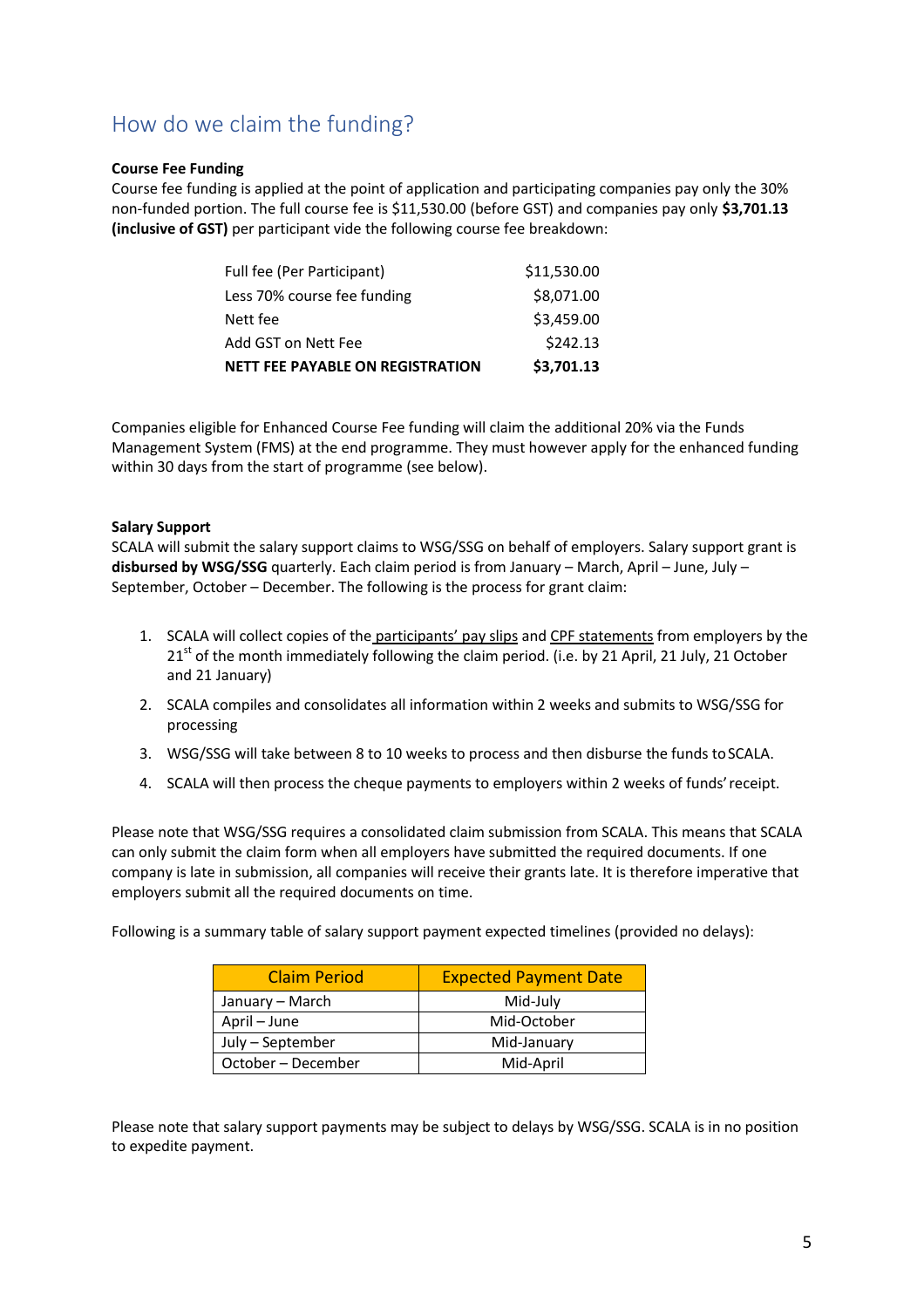# What to use the salary support payment for?

While companies can use the salary support to offset business expenses, employers should set aside some amount to fund growth projects that your participant will learn to conduct and apply in your company. This will enable your business to create sustainable business growth, improve customer service and collaborate with other like-minded companies.

Do note that Grants received are from WSG, and WSG and SCALA shall be entitled to recover any part of the Grants, disbursed and/or withhold payment of any part of the Grants if the applicant:

- i. has not complied with the Programme requirements; or
- ii. has suppressed any material information or provided false information to SCALA or WSG in relation to the Programme or the Grants, which shall be determined by WSG in its sole discretion.

# On-The-Job Training (OJT)

In order to be eligible for salary support, employers are to ensure that all required OJT reports are submitted on time. **Please refer to the SCPCP OJT Handbook for more information** found on our Resources webpage at [www.scala.com.sg/resources](http://www.scala.com.sg/resources)

# How to apply for Enhanced Course Fee Funding?

The Enhanced Course Fee funding is available only to SMEs or to employers who have employed Singapore Citizens aged 40 and above. The application process is as follows:

#### **Step One: Before start of programme (up to 30 days):**

Refer to "**Step One – 30 days before program start**" at Resources webpage at [www.scala.com.sg/resources](http://www.scala.com.sg/resources)

Please note the timeline. If you are late in submission, your company will not be eligible for Enhanced Course Fee funding.

#### **Step Two: At the end of the programme (up to 120 days):**

Refer to "**Step Two – Up to 120 days after program end**" at Resources webpage at [www.scala.com.sg/resources](http://www.scala.com.sg/resources)

Please note that it is the responsibility of the employer to ensure timely submissions. SCALA cannot take any responsibility nor intercede with the authorities for any missed applications.

# Registration Cut-off Date

SCALA conducts two intakes per month into the programme. The intake schedule is as follows:

- 1 September 2020
- 15 September 2020
- 1 October 2020
- 15 October 2020

Registration cut-off date is  $25<sup>th</sup>$  and  $10<sup>th</sup>$  of the month before the course start date.

Employers are to ensure that they do not cross the 3-month employment eligibility clause when they submit their registration.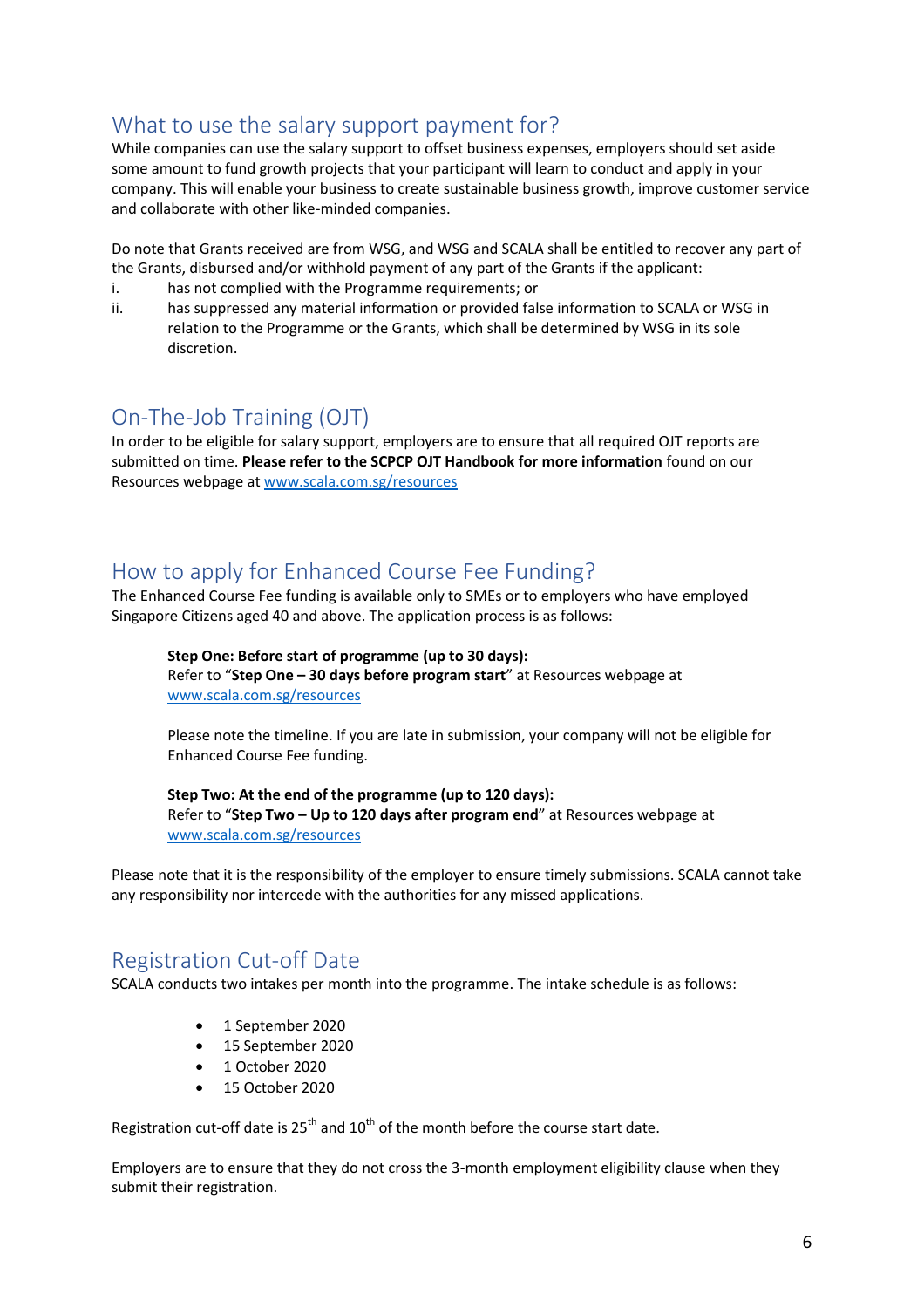# Withdrawal & Deferment

Please refer to SCALA Withdrawal Policy for withdrawal and deferment policy and process. This can be found a[t www.scala.com.sg/resources.](http://www.scala.com.sg/resources)

### Absenteeism

WSG requires 90% attendance rate. All medical absenteeism is to be accompanied by a **medical certificate.** Any non-medical absenteeism must be accompanied by a duly completed **Absentee Form**  signed by both the applicant and the applicant's supervisor and submitted three days in advance. The form can be found at [www.scala.com.sg/resources.](http://www.scala.com.sg/resources) Salary support may be delayed or clawed back according to the attendance records.

# What are the obligations and commitment of the employer?

The employer agrees to release the participant from work to attend all 18 days of classroom training, 4 days' of assessments and all 12 days of mentoring sessions. They are to ensure that the participant arrives to the class on time, and abide by academy rules.

The employer further agrees to conduct the On-The-Job Training (OJT) using the approved framework for the participant, providing regular feedback to SCALA on the performance and attitude of the participant to facilitate SCALA's tracking of participants' progress. **Please refer to the SCPCP OJT Handbook for more information**. This can be found a[t www.scala.com.sg/resources](http://www.scala.com.sg/resources)

The employer further agrees to submit all relevant documents in the stipulated time frame.

# What are the obligations and commitment of the participant?

The participant is required to attend all the classes. They are required to report on time for each class and maintain 90% attendance. This translates to not missing more than 1.6 hours of training for each module. A medical certificate must be produced if they are sick. Participants must arrange with SCALA to attend the next available class for lessons they have missed.

Participants will meet with their SCALA-appointed mentor once every three weeks, and have regular interactions via email, text and/or phone calls in addition to the meetings.

Participants are required to be certified competent in all eight Workplace Skills Qualifications (WSQ) course modules. The 8 modules are:

- 1. Customer Management
- 2. Supply Chain Solutioning
- 3. Strategy Planning
- 4. Logistics Solution Design Thinking
- 5. Innovation Management
- 6. Material Flow Modelling
- 7. Business Development
- 8. Data Analysis

Participants will receive a WSQ Statement of Attainment (SOA) for each module successfully completed.

### What do the participants graduate with?

For participants who successfully complete the programme, they will graduate with an Advanced Certificate in Supply Chain Management.